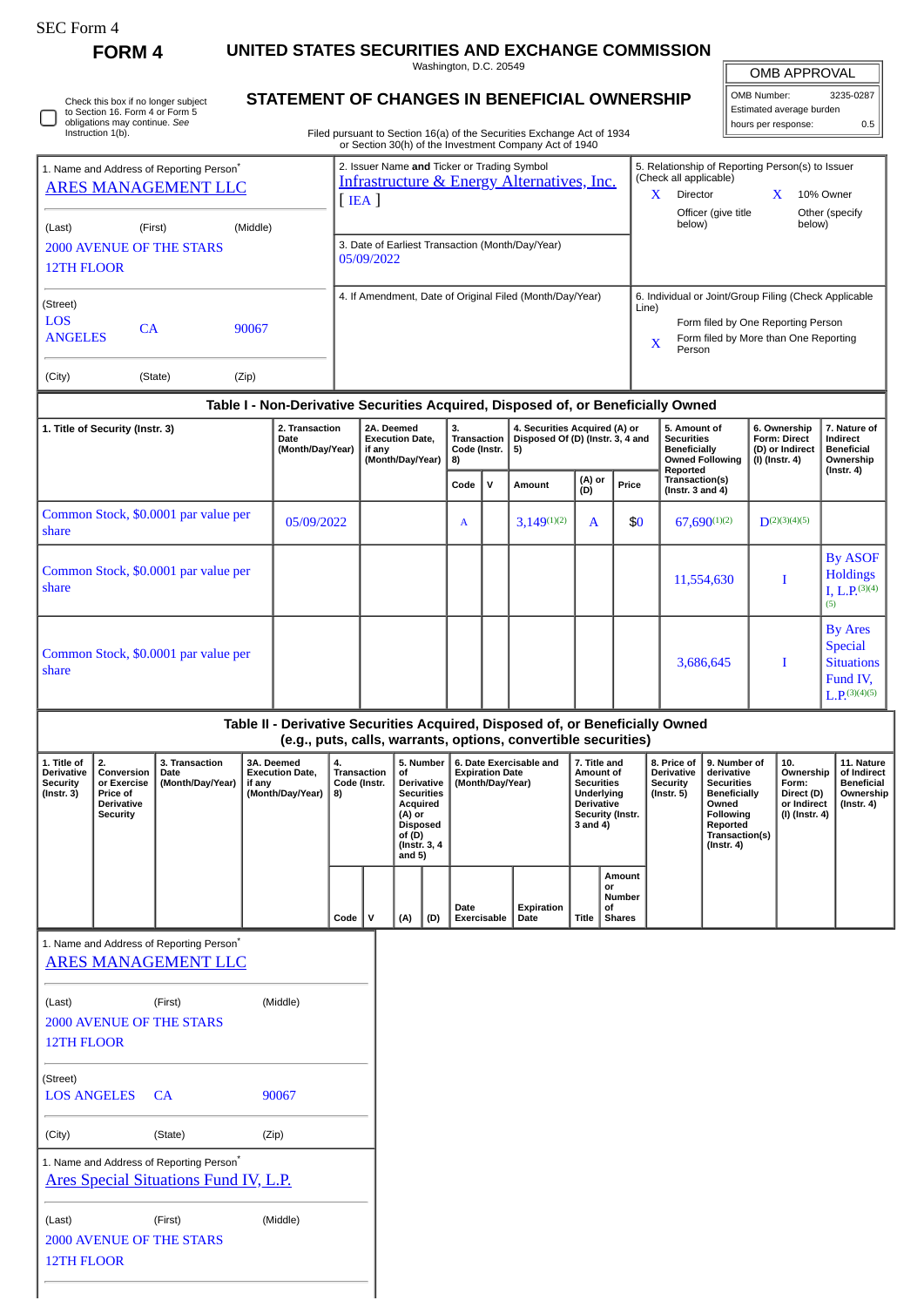| (Street)<br><b>LOS ANGELES CA</b>                                                              |                                       | 90067    |  |  |  |  |  |  |
|------------------------------------------------------------------------------------------------|---------------------------------------|----------|--|--|--|--|--|--|
| (City)                                                                                         | (State)                               | (Zip)    |  |  |  |  |  |  |
| 1. Name and Address of Reporting Person <sup>*</sup><br><b>ASSF Operating Manager IV, L.P.</b> |                                       |          |  |  |  |  |  |  |
| (Last)<br><b>2000 AVENUE OF THE STARS</b>                                                      | (First)                               | (Middle) |  |  |  |  |  |  |
| 12TH FLOOR                                                                                     |                                       |          |  |  |  |  |  |  |
| (Street)<br>LOS ANGELES CA                                                                     |                                       | 90067    |  |  |  |  |  |  |
| (City)                                                                                         | (State)                               | (Zip)    |  |  |  |  |  |  |
| 1. Name and Address of Reporting Person <sup>*</sup><br><b>ASOF Holdings I, L.P.</b>           |                                       |          |  |  |  |  |  |  |
| (Last)<br><b>2000 AVENUE OF THE STARS</b><br><b>12TH FLOOR</b>                                 | (First)                               | (Middle) |  |  |  |  |  |  |
| (Street)<br><b>LOS ANGELES CA</b>                                                              |                                       | 90067    |  |  |  |  |  |  |
| (City)                                                                                         | (State)                               | (Zip)    |  |  |  |  |  |  |
| 1. Name and Address of Reporting Person <sup>*</sup>                                           | <b>ASOF Investment Management LLC</b> |          |  |  |  |  |  |  |
| (Last)<br><b>2000 AVENUE OF THE STARS</b><br><b>12TH FLOOR</b>                                 | (First)                               | (Middle) |  |  |  |  |  |  |
| (Street)<br><b>LOS ANGELES</b>                                                                 | CA                                    | 90067    |  |  |  |  |  |  |
| (City)                                                                                         | (State)                               | (Zip)    |  |  |  |  |  |  |

## **Explanation of Responses:**

1. This statement is being filed jointly by (i) Ares Special Situations Fund IV, L.P. ("ASSF IV"), (ii) ASSF Operating Manager IV, L.P. ("ASSF Operating Manager IV"), (iii) ASOF Holdings I, L.P.<br>("ASOF"), (iv) ASOF Investm Partners Holdco LLC ("Ares Partners") (collectively, the "Reporting Persons"). This Form 4 is being filed in two parts due to the number of Reporting Persons. Both filings relate to the same transactions described above.

2. Represents 3,149 shares of common stock granted to Scott Graves, Partner and Co-Head of Private Equity Group at Ares Management, as a director of Infrastructure and Energy Alternatives, Inc. (the "Issuer"). Ares Management LLC, on behalf of its affiliated funds, investment vehicles and/or managed accounts, designated Mr. Graves to be appointed to the Issuer's board of directors on August 17,<br>2021. Pursuant to an ag pay all such compensation directly to Ares Management LLC. Accordingly, Ares Management LLC is the direct holder of the 3,149 shares of common stock granted to Mr. Graves on May 9, 2022.

3. The manager of ASSF IV is ASSF Operating Manager IV, and the general partner of ASSF Operating Manager IV is Ares Management LLC. The manager of ASOF is ASOF Investment Management, and the sole member of ASOF Investment Management is Ares Management LLC. The sole member of Ares Management LLC is Ares Management Holdings and the general partner of Ares<br>Management Holdings is Ares Holdco. The sole memb

4. Ares Management GP is the sole holder of the Class B common stock, \$0.01 par value per share, of Ares Management (the "Ares Class B Common Stock") and Ares Voting is the sole holder of the<br>Class C common stock, \$0.01 pa Ares Management if certain conditions are met. The sole member of both Ares Management GP and Ares Voting is Ares Partners. (continued in next footnote)

5. Ares Partners is managed by a board of managers, which is composed of Michael J Arougheti, Ryan Berry, R. Kipp deVeer, David B. Kaplan, Antony P. Ressler and Bennett Rosenthal (collectively, the "Board Members"). Mr. Ressler generally has veto authority over Board Members' decisions. Each of the Reporting Persons and the Board Members and the other directors, officers, partners, stockholders, members and managers of the Reporting Persons expressly disclaims beneficial ownership of these securities, except to the extent of any pecuniary interest therein, and this Form 4 shall not be deemed an admission that any such person or entity is the beneficial owner of, or has any pecuniary interest in, such securities for purposes of Section 16 of the Securities Exchange Act of 1934, as<br>amended (the "Exchan

## **Remarks:**

Ares Management LLC and its affiliates designated Matthew Underwood and Scott Graves to be appointed to the board of directors of the Issuer, and Mr. Underwood became a director effective March 10, 2020 and Mr. Graves became an director effective August 17, 2021. Accordingly, Ares Management LLC and its affiliates listed hereon may be deemed to be a director by deputization for purposes of Section 16 of the Securities and Exchange Act of 1934.

> ARES MANAGEMENT LLC /s/ Naseem Sagati Aghili By: Naseem Sagati Aghili Its: Authorized Signatory 05/11/2022 ARES SPECIAL SITUATIONS FUND IV, L.P. By: ASSF OPERATING MANAGER IV, L.P. Its: Manager /s/ Naseem Sagati Aghili By: Naseem Sagati Aghili Its: Authorized **Signatory** 05/11/2022